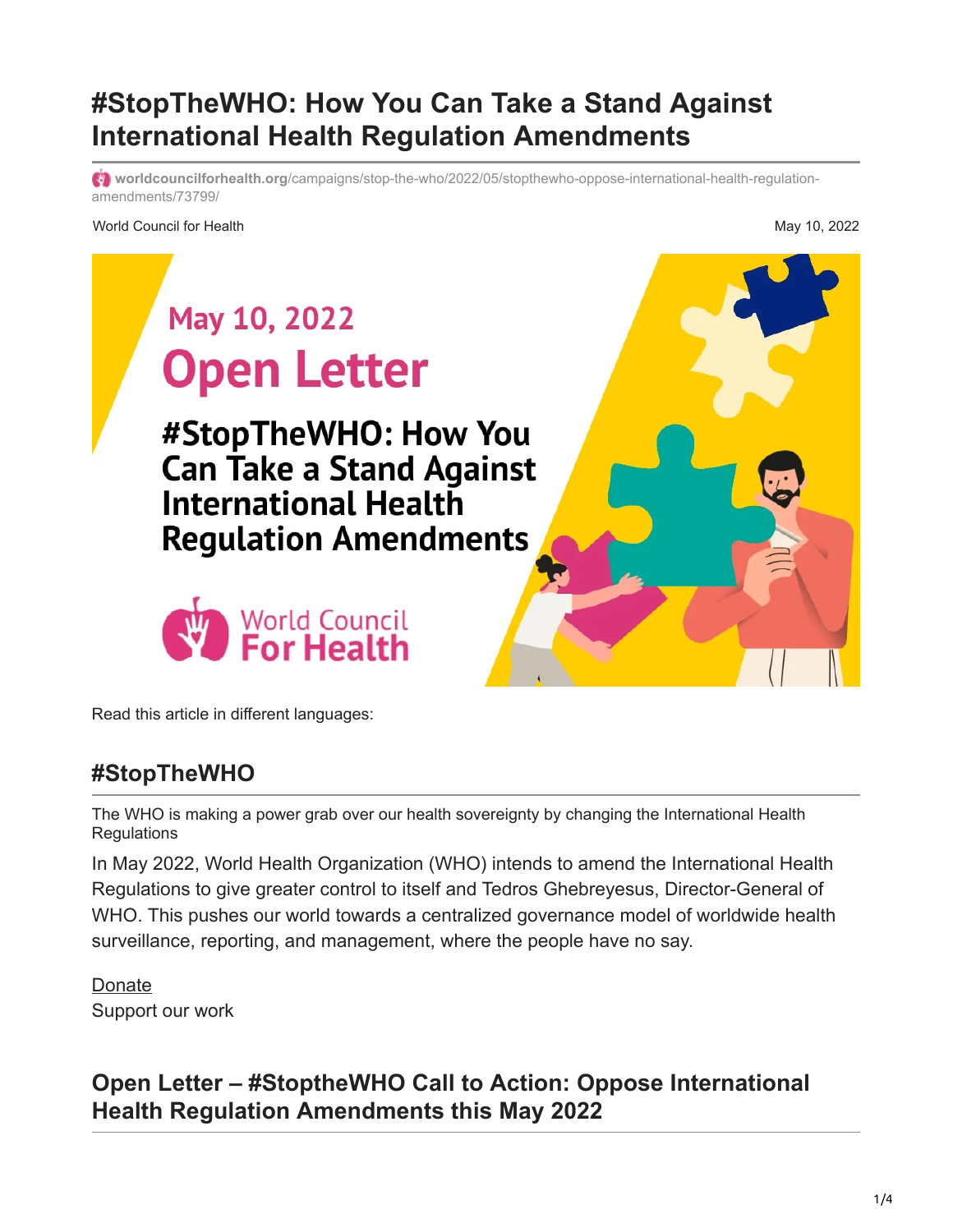**WORLD COUNCIL FOR HEALTH**

**TO: The People of Our World and all Sovereign Nations**

- **CC: World Health Assembly representatives**
- **CC: The WHO and the United Nations**

## **Background**

The [International Health Regulations](https://www.who.int/publications/i/item/9789241580496) (IHR) was adopted by 194 member states of the World Health Organization (WHO) in 2005. They enable the WHO to declare a Public Health Emergency of International Concern (PHEIC) if it decides that an infectious disease outbreak [has occurred in a member state, but with the consent of the member state. The World](http://www.worldcouncilforhealth.org/) Council for Health (WCH) acknowledges this aspect of the *current* regulations because it recognizes the sovereignty of nations that adopted the IHR. *But that is about to change.*

## **Key Issues to Understand**

On January 18<sup>th</sup> 2022, the United States Department of Health and Human Services proposed amendments to the IHR. These amendments give control over the declaration of a public health emergency in any member state to the WHO Director-General – even over the objection of the member state. The Director-General communicated the text of the proposed amendments on 20 January 2022, via a circular letter to State Parties.

The proposed IHR amendments also cede control to WHO "regional directors," who are given the authority to declare a Public Health Emergency of Regional Concern (PHERC). Moreover, the proposed amendments allow the Director-General to ring an international alarm bell, by unilaterally issuing an "Intermediate Public Health Alert (IPHA)."

Properly understood, the proposed IHR amendments are directed towards establishing a globalist architecture of worldwide health surveillance, reporting, and management. Consistent with a top-down view of governance, the public will not have opportunities to provide input or criticism concerning the amendments. This, of course, is a direct violation of the basic tenets of democracy and can be compared to the *separate* [new pandemic treaty.](https://worldcouncilforhealth.org/news/2022/03/pandemic-treaty/45591/)

## **Summary of Selected Proposed Amendments to the IHR**

#### **The WHO intends to amend [13 IHR articles:](https://apps.who.int/gb/ebwha/pdf_files/WHA75/A75_18-en.pdf) 5, 6, 9, 10, 11, 12, 13, 15, 18, 48, 49, 53, 59**

1. **Increased surveillance**: Under Article 5, the WHO will develop early warning criteria that will allow it to establish a risk assessment for a member state, which means that it can use the type of modeling, simulation, and predictions that exaggerated the risk from Covid-19 over two years ago. Once the WHO creates its assessment, it will communicate it to inter-governmental organizations and other member states.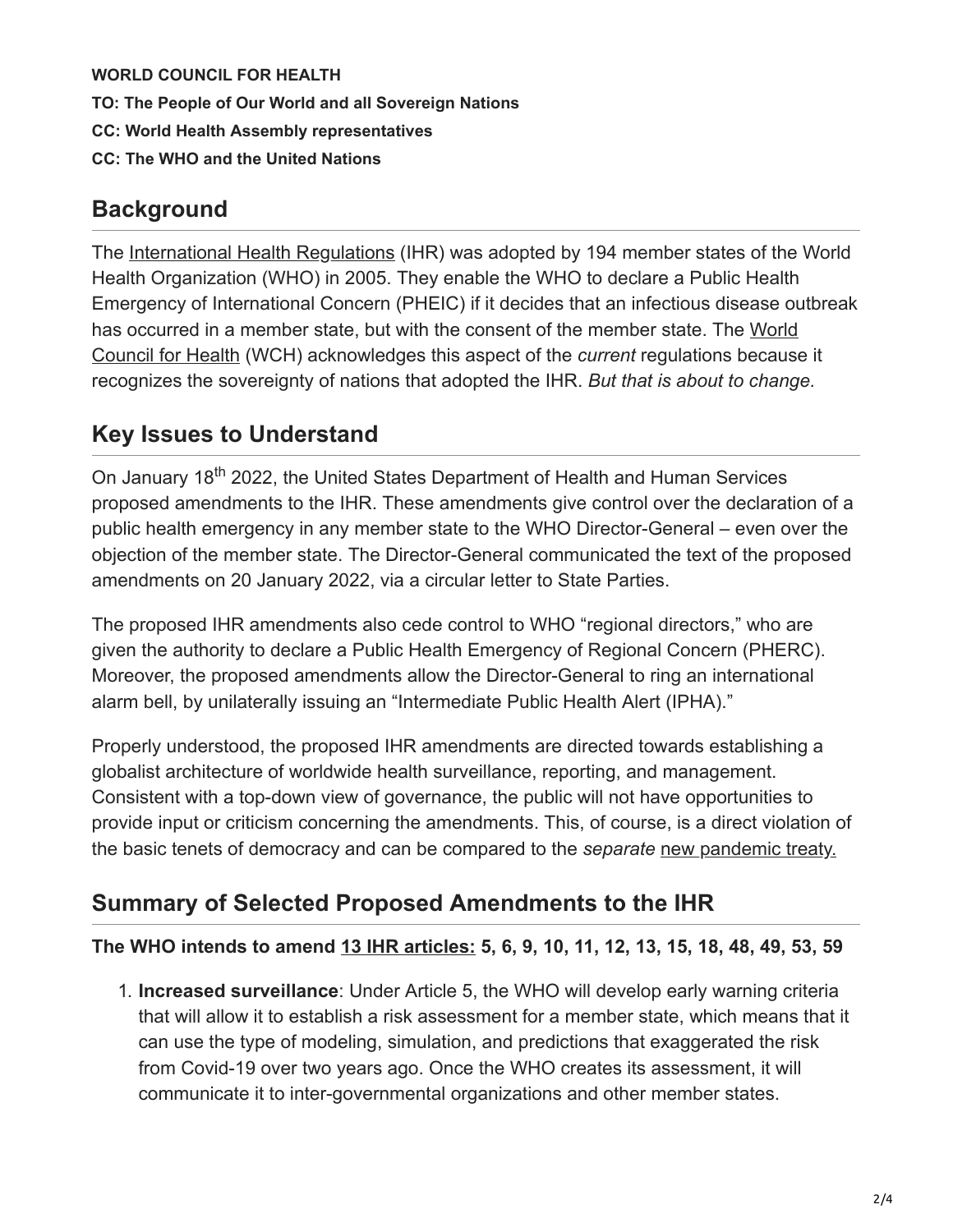- 2. **48-hour deadline:** Under Articles 6, 10, 11, and 13, a member state is given 48 hours to respond to a WHO risk assessment and accept or reject on-site assistance. However, in practice, this timeline can be reduced to hours, forcing it to comply or face international disapproval lead by the WHO and potentially unfriendly member states.
- 3. **Secret sources**: Under Article 9, the WHO can rely on undisclosed sources for information leading it to declare a public health emergency. Those sources could include Big Pharma, WHO funders such as the Gates Foundation and the Gatesfounded-and-funded GAVI Alliance, as well as others seeking to monopolize power.
- 4. **Weakened Sovereignty**: Under Article 12, when the WHO receives undisclosed information concerning a purported public health threat in a member state, the Director-General may (*not must*) consult with the WHO Emergency Committee and the member state. However, s/he can unilaterally declare a potential or actual public health emergency of international concern. The Director General's authority replaces national sovereign authority. This can later be used to enforce [sanctions](https://www.google.com/amp/s/internationallaw.blog/2021/02/26/transparency-in-international-law-of-pandemics-buttressing-the-international-health-regulations-through-incorporation-into-the-world-trade-organisation/amp/) on nations.
- 5. **Rejecting the amendments:** Under Article 59, after the amendments are adopted by the World Health Assembly, a member state has *six months* to reject them. *This means November, this year.* If the member state fails to act, it will be deemed to have accepted the amendments in full. Any rejection or reservation received by the Director-General after the expiry of that period *shall have no force and effect*.

## **The World Council for Health's Position On Proposed IHR Amendments**

The WCH opposes the unnecessary and dystopian move toward centralized control of public health. This proven harmful model assumes that only one entity, WHO, understands how to manage the health policy of every state – and by implication, the health of each and every individual. It also assumes, incorrectly, that Big Pharma's controversial model of medicine which is the WHO's preferred model – is the expert guide to better health and wellness.

These proposed IHR amendments will be voted upon at the next World Health Assembly, which will take place in Geneva, May 22 to 28, 2022. The [official agenda](https://apps.who.int/gb/e/e_wha75.html) item is 16.2. It is not clear if the event will be broadcast for transparency. Thus, the WCH believes that it is essential to campaign against the proposed amendments and to build alternative pathways.

# **Why People Must Take Action Together**

Due to the [influence of private money](https://rumble.com/voifb5-dr-chan-honestly-explains-how-the-who-is-compromised.html) at the WHO, a review in the Journal of Integrative Medicine & Therapy stated that the corruption of the WHO is the "biggest threat to the world's public health of our time." This is particularly true in relation to WHO drug recommendations, including its "list of essential medicines," which a growing number of people believe is biased and unreliable.